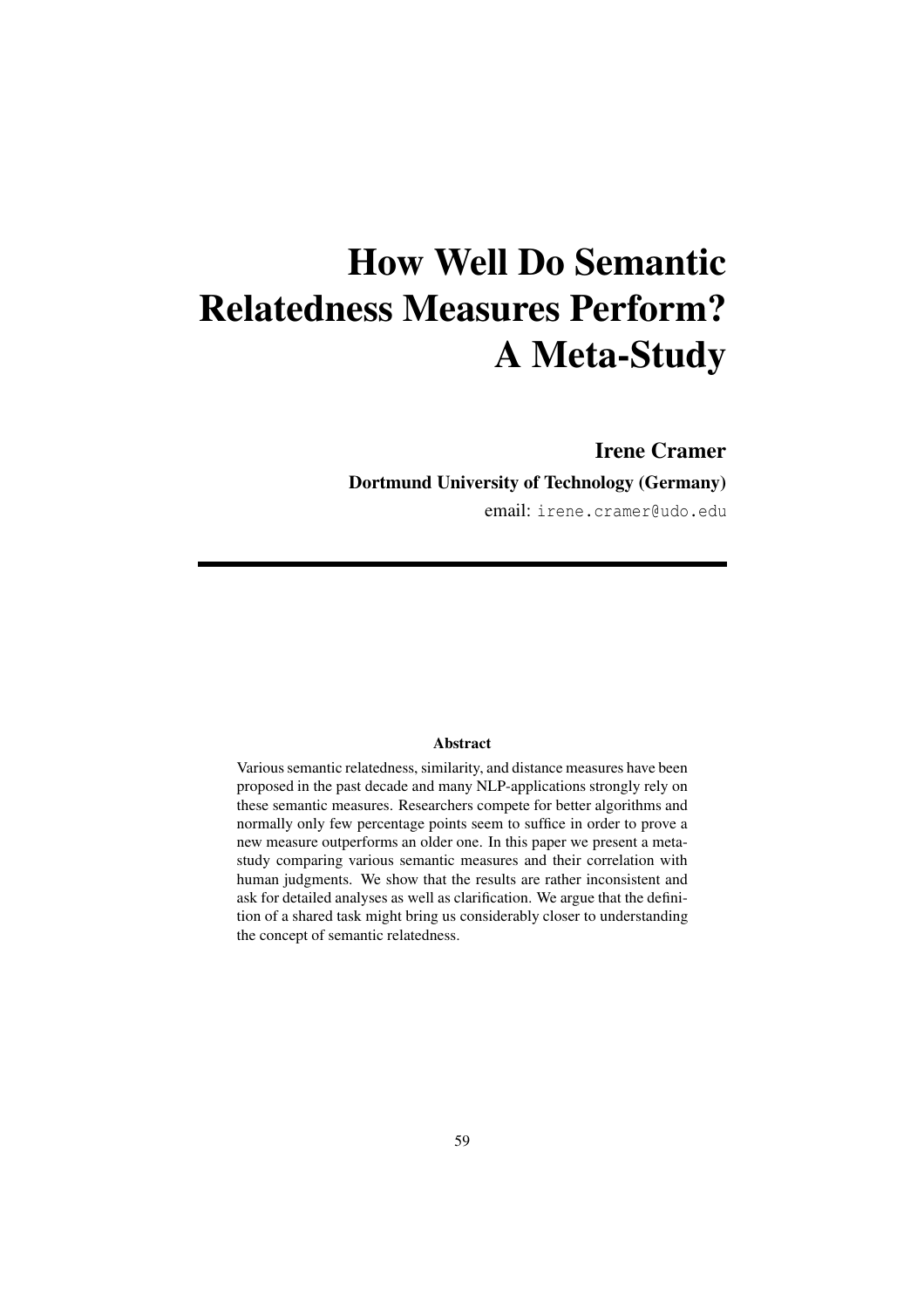60 Cramer

## 1 Introduction

Various applications in Natural Language Processing, such as Question Answering (Novischi and Moldovan, 2006), Topic Detection (Carthy, 2004), and Text Summarization (Barzilay and Elhadad, 1997), rely on semantic relatedness (similarity or dis $tance$ <sup>1</sup> measures either based on word nets and/or corpus statistics as a resource. In the HyTex project, funded by the German Research Foundation, we develop strategies for the text-to-hypertext conversion using text-grammatical features. One strand of research in this project consists of topic-based linking methods using lexical chaining as a resource (Cramer and Finthammer, 2008). Lexical chaining is a well-known method to calculate partial text representations; it relies on semantic relatedness values as basic input. We therefore implemented<sup>2</sup> eight semantic relatedness measures — (Hirst and St-Onge, 1998; Jiang and Conrath, 1997; Leacock and Chodorow, 1998; Lin, 1998; Resnik, 1995; Wu and Palmer, 1994) — based on GermaNet<sup>3</sup> Lemnitzer and Kunze (2002) and three based on Google co-occurrence counts (Cilibrasi and Vitanyi, 2007). In order to evaluate the performance of these measures we conducted two human judgment experiments and computed the correlation between the human judgment and the values of the eleven semantic measures. We also compared our results with those reported in the literature and found that the correlations between human judgments and semantic measures are extremely scattered. In this paper we compare the correlation of our own human judgment experiments and the results of three similar studies. In our opinion this comparison points to the necessity of a thorough analysis of the methods used in these experiments. We argue that this analysis should aim at answering the following questions:

- How does the setting of the human judgment experiment influence the results?
- How does the selection of the word-pairs influence the results?
- Which aspects of semantic relatedness are included in human judgments? Thus, what do these experiments actually measure?
- Are the semantic relatedness measures proposed in the literature able to capture all of these aspects?

In this paper we intend to open the above mentioned analysis and therefore assembled a set of aspects which we consider to be important in order to answer these questions. Consequently, the remainder of this paper is structured as follows: In Section 2 we

<sup>&</sup>lt;sup>1</sup>The notions of semantic relatedness, similarity, and distance measure are controversially discussed in the literature, e.g. Budanitsky and Hirst (2006). However, semantic similarity and relatedness seem to be the predominant terms in this context. Budanitsky and Hirst (2006) define them as follows: word-pairs are considered to be semantically similar if a synonymy or hypernymy relation holds. In contrast, word-pairs are considered to be semantically related if a systematic relation, such as synonymy, antonymy, hypernymy, holonymy, or an unsystematic relation holds. Thus relatedness is the more general (broader) concept since it includes intuitive associations as well as linguistically formalized relations between words (or concepts). The focus of this paper is on relatedness.

<sup>&</sup>lt;sup>2</sup>Since GermaNet — e.g. in terms of internal structure — slightly differs from Princeton WordNet we could not simply use the measure implementations of the latter and therefore had to reimplement and adapt them for GermaNet.

<sup>&</sup>lt;sup>3</sup>GermaNet is the German counterpart of WordNet (Fellbaum, 1998).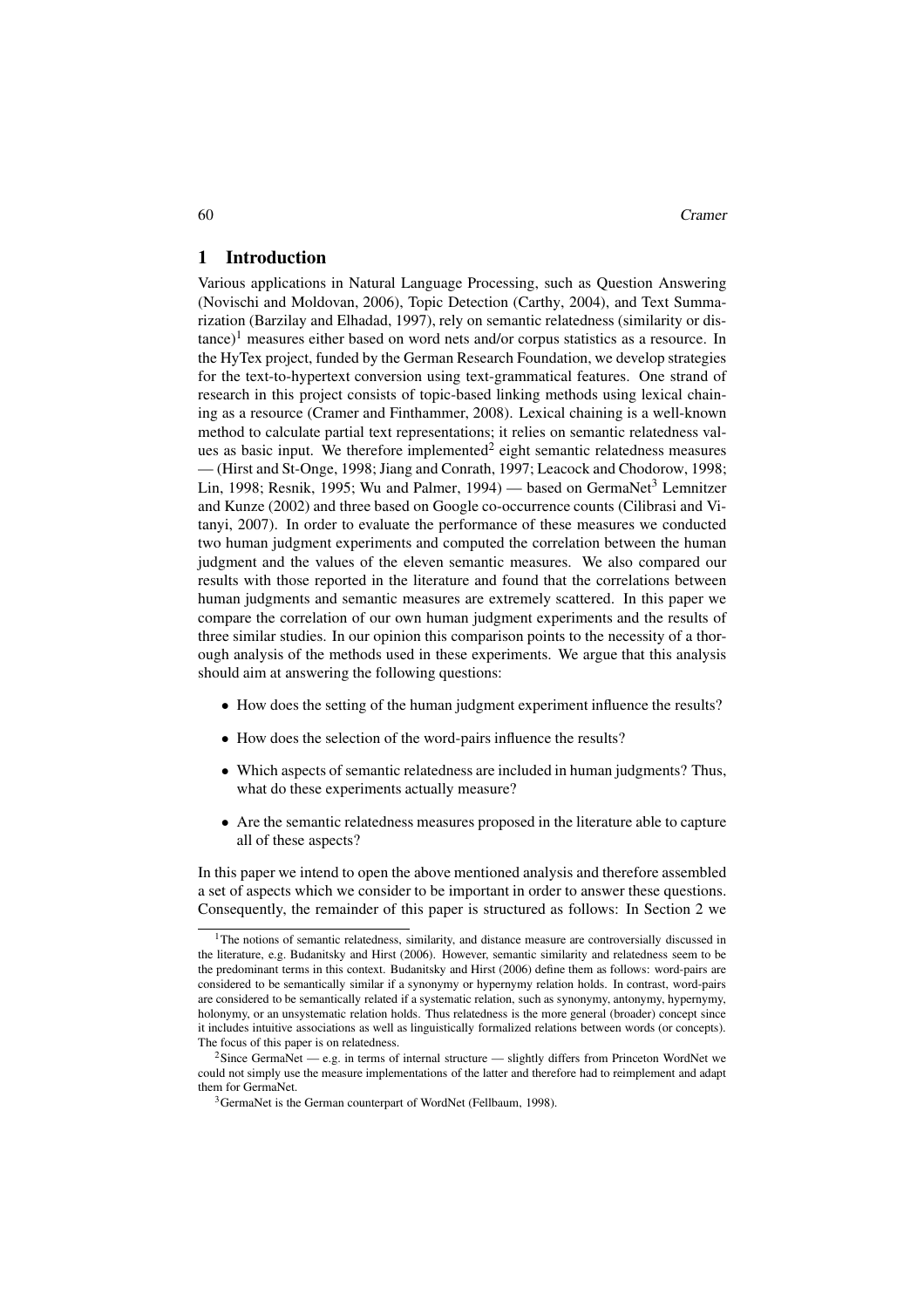present our own human judgment experiments. In Section 3 we describe three similar studies, two conducted with English data and one with German. In Section 4 we compare the results of the four studies and discuss (with respect to the experimental setting and goals) potential differences and possible causes for the observed inconsistency of the results. Finally, we summarize our work and outline some ideas for future research.

## 2 Our Human Judgement Experiments

In order to evaluate the quality of a semantic measure, a set of pre-classified (i.e. judged with respect to their semantic relatedness by subjects) word-pairs is necessary. In previous work for English data, most researchers used the word-pair list by Rubenstein and Goodenough (1965) as well as the list by Miller and Charles (1991) as an evaluation resource. For German there are — to our knowledge — two research groups, which compiled lists of word-pairs with respective human judgment:

- Gurevych et al. constructed three lists (a translation of Rubenstein and Goodenough's list (Gurevych, 2005), a manually generated set of word-pairs, and a semi-automatically generated one (Zesch and Gurevych, 2006)).
- While investigating lexical chaining for German corpora, we additionally compiled a total of six lists, each of which consists of 100 word-pairs with respective human judgments.

The goal of our experiments was to cover a wide range of relatedness types, i.e. systematic and unsystematic relations, and relatedness levels, i.e. various degrees of relation strength. However, we only included nouns in the construction of our sets of word-pairs, since we consider cross-part-of-speech (cross-POS) relations to be an additional challenge<sup>4</sup>, which we intend to address in a continuative experiment. Furthermore, in order to identify a potential bias of the lists and the impact of this bias on the results, we applied two different methods for the compilation of word-pairs.

For our first human judgment experiment (Cramer and Finthammer, 2008) we collected nouns (analytically)<sup>5</sup> of diverse semantic classes, e.g. abstract nouns, such as das Wissen (Engl. knowledge), and concrete nouns, such as das Bügeleisen (Engl. flat-iron). By this means, we constructed a list of approximately 300 word-pairs. We picked approximately 75 and randomized them. For the remaining 25 word-pairs, we selected five words and constructed word-pairs such as Sonne-Wind (Engl. sun-wind), Sonne-Wärme (Engl. sun-warmth), Sonne-Wetter (Engl. sun-weather) etc. We arranged these 25 pairs into sequences in order to focus our subjects' attention on small semantic relatedness distinctions.

<sup>&</sup>lt;sup>4</sup>Since in most word nets cross-POS relations are very sparse, researchers currently investigate relation types able to connect the noun, verb, and adjective sub-graphs (e.g. Marrafa and Mendes (2006) or Lemnitzer et al. (2008)). However, these new relations are not yet integrated on a large scale and therefore should not (or even cannot) be used in semantic relatedness measures. Furthermore, calculating semantic relatedness between words with different POS might introduce additional challenges potentially as yet unidentified, which calls for a careful exploration.

<sup>5</sup> In this paper and in most comparable studies, the term *analytical* means that the word-pairs are handpicked. Obviously, the disadvantage of this approach is its sensibility to idiosyncrasies, which might extremely bias the outcome of the experiments.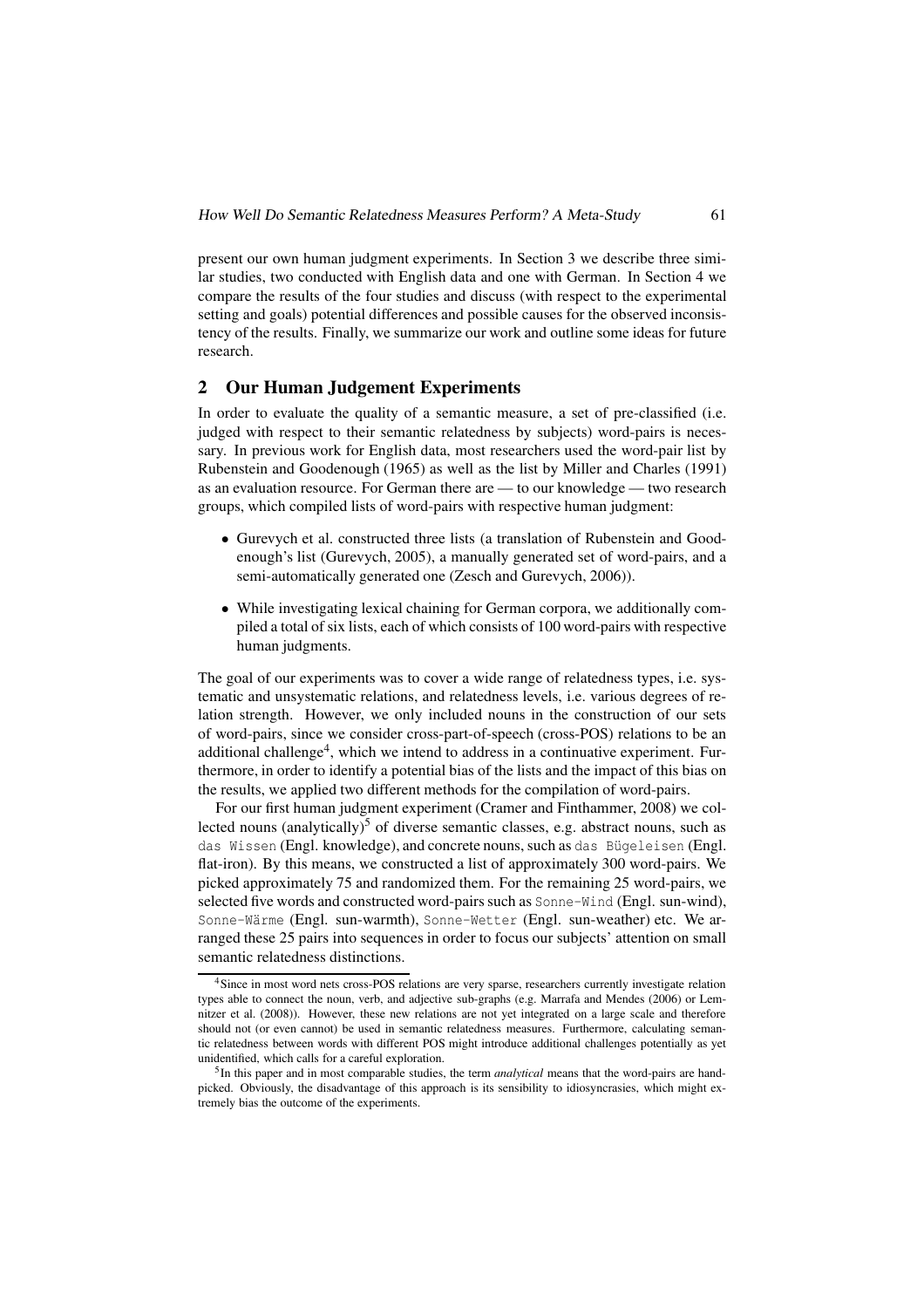For the five remaining lists (WP2-WP6), we applied a different method: firstly, we again analytically collected word-pairs which are part of collocations, i.e. the two nouns Rat and Tat (mit Rat und Tat helfen, Engl. to help with words and deeds) or Qual and Wahl (die Qual der Wahl haben, Engl. to be spoilt for choice). Secondly, we assembled word-pairs which feature association relations, i.e. Afrika (Engl. Africa) and Tiger (Engl. tiger) or Weihnachten (Engl. Christmas) and Zimt (Engl. cinnamon). Thirdly, we automatically constructed a list of random word-pairs using the Wacky corpus (Baroni and Bernardini, 2006) as a resource and manually excluded ad-hoc-constructions. Finally, out of these three resources we compiled five sets of 100 randomized word-pairs with no more than 20% of the collocation and association word-pairs.

We asked subjects to rate the word-pairs on a 5-level scale  $(0 = not$  *related* to 4 = *strongly related*). The subjects were instructed to base the rating on their intuition about any kind of conceivable relation between the two words. WP1 was rated by 35 subjects and WP2 to WP6 were each rated by 15 subjects. We then calculated the average judgment per word-pair and ranked the word-pairs accordingly.

The correlation between the human judgments and the eleven semantic measures is shown in Table 1. The difference between the correlation coefficients of WP1 and WP2-WP6 suggests that the method of construction might have an impact on the results of the experiments. The manual compilation of word-pairs seems to lead to better correlation coefficients and might therefore cause an overestimation of the performance of the semantic measures. Furthermore, with respect to the list construction methods, the two resources and respective measures, namely GermaNet (TreePath– Lin) and Google (GoogleQ–GooglePMI), seem to respond differently: whereas the correlation coefficients of the eight GermaNet based measures drop to a greater or lesser extend (Table 1: *r* for WP1 and *r* for WP2-WP6), the correlation coefficients of the three Google based measures approximately level off.

| $\mathbf{r}$    |      | Tree   Graph | Wu-  |                   |      |      |       |      | Leac.-   Hirst-   Resnik   Jiang-   Lin   Google   Google   Google |       |      |
|-----------------|------|--------------|------|-------------------|------|------|-------|------|--------------------------------------------------------------------|-------|------|
|                 | Path | Path         |      | Palm. Chod. St-O. |      |      | Conr. |      | Norm.                                                              | Ouot. | PMI  |
| WP1             | 0.41 | 0.42         | 0.36 | 0.48              | 0.47 | 0.44 | 0.45  | 0.48 | 0.27                                                               | 0.37  | 0.37 |
| WP <sub>2</sub> | 0.09 | 0.31         | 0.33 | 0.16              | 0.26 | 0.37 | 0.18  | 0.36 | 0.24                                                               | 0.29  | 0.27 |
| WP3             | 0.03 | 0.22         | 0.24 | 0.11              | 0.28 | 0.19 | 0.15  | 0.26 | 0.46                                                               | 0.45  | 0.40 |
| WP4             | 0.07 | 0.39         | 0.11 | 0.11              | 0.31 | 0.11 | 0.25  | 0.16 | 0.34                                                               | 0.38  | 0.34 |
| WP <sub>5</sub> | 0.27 | 0.39         | 0.26 | 0.32              | 0.38 | 0.31 | 0.41  | 0.34 | 0.19                                                               | 0.32  | 0.28 |
| WP6             | 0.09 | 0.27         | 0.15 | 0.17              | 0.39 | 0.24 | 0.29  | 0.25 | 0.26                                                               | 0.38  | 0.43 |
| mean            | 0.16 | 0.33         | 0.24 | 0.23              | 0.35 | 0.28 | 0.29  | 0.31 | 0.29                                                               | 0.36  | 0.35 |

Table 1: Our Correlation Coefficients: Correlation between Average Human Judgment and Semantic Measure Values

In any case, since the correlation coefficients are rather low, there is much room for improvement. However, as all measures scatter in the same range — independently of the precise algorithm or resource used, as it seems — we argue that the reason for this critical performance might be one of the following two aspects (most probably a combination of both):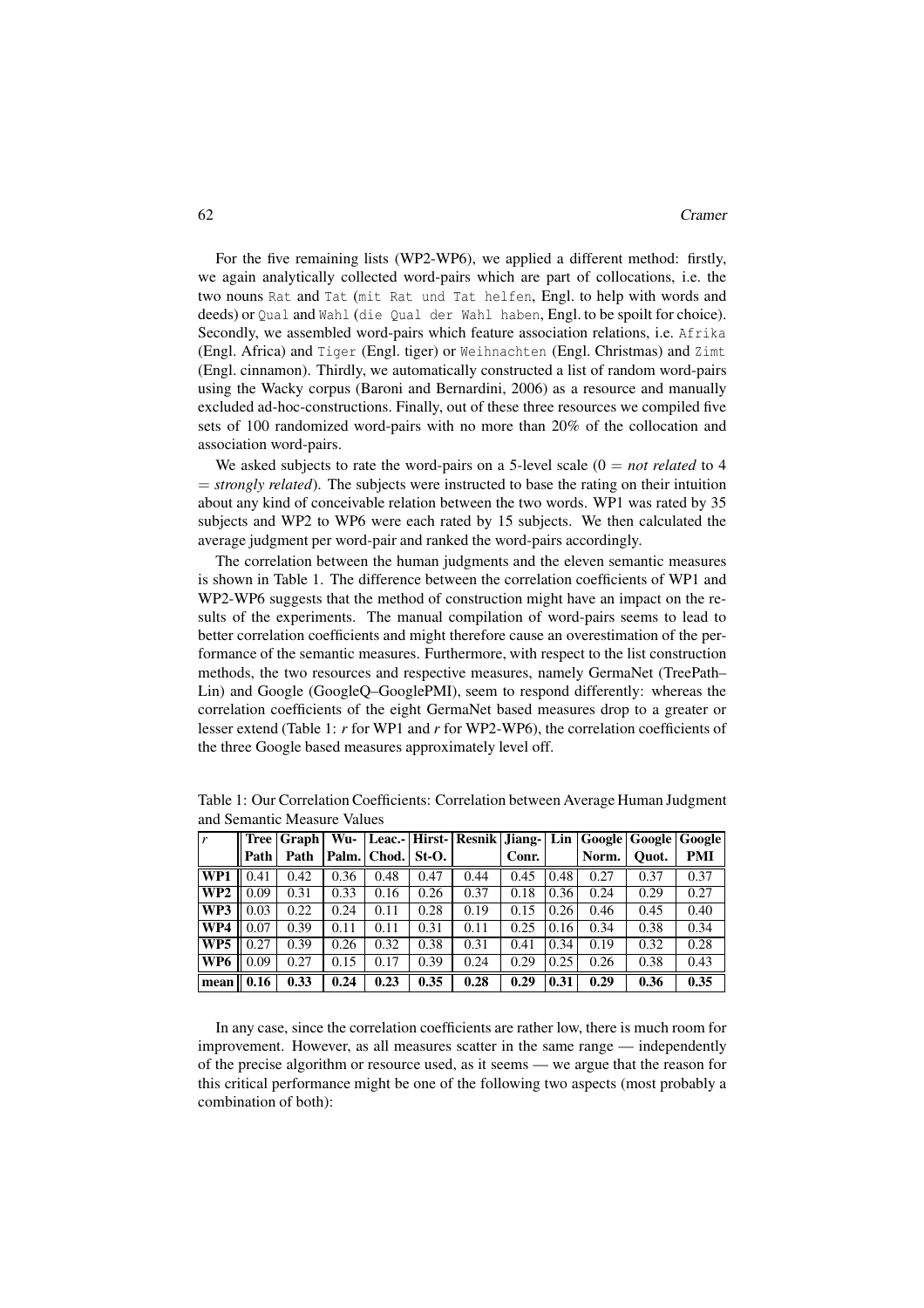How Well Do Semantic Relatedness Measures Perform? <sup>A</sup> Meta-Study 63

- Word nets (and/or corpora) do not cover the (all) types of semantic information required.
- Human judgment experiments are (without clear and standardized specification of the experimental setup) an inappropriate way to evaluate semantic measures.

Both aspects are discussed in Section 4. However, we first should have a look at three similar studies, two for English and one for German.

## 3 Three Similar Studies

As mentioned above various researchers rely on human judgment experiments as an evaluation resource for semantic relatedness measures. In this section, three such studies are summarized in order to identify differences with respect to the methods adopted and results obtained.<sup>6</sup>

#### 3.1 Budanitsky and Hirst

Budanitsky and Hirst (2006) specify the purpose of their paper *Evaluating WordNetbased Measures of Lexical Semantic Relatedness* as a comparison of the performance of various relatedness measures. Accordingly, they sketch a number of measures and identify three evaluation methods: firstly, the theoretical examination (of e.g. the mathematical properties of the respective measure); secondly, the comparison with human judgments; thirdly, the evaluation of a measure with respect to a given NLPapplication. They regard the second and third method as being the most appropriate ones and therefore focus on them in their empirical work presented in the paper. As a basis for the second evaluation method, i.e. the comparison between semantic measure and human judgments, they use two word-pair lists: the first compiled by Rubenstein and Goodenough (1965) and containing 65 word-pairs<sup>7</sup>, the second compiled by Miller and Charles (1991) and containing 30 word-pairs. In order to evaluate the performance of five different measures (and potentially in order to find a ranking), Budanitsky and Hirst (2006) compute the semantic relatedness values for the wordpairs and compare them with the human judgments. They thus find the correlation coefficients summarized in Table 2.

Budanitsky and Hirst (2006) regard this evaluation method, i.e. comparing measure values and human judgments, as the ideal approach. However, in examining the results of this comparison, they identify several limitations; i.e. they point out that the amount of data available (65 word-pairs) might be inadequate for real NLP-applications. They additionally emphasize that the development of a large-scale data set would be timeconsuming and expensive. Moreover, they argue that the experiments by Rubenstein and Goodenough (1965) as well as Miller and Charles (1991) focus on relations between words rather than relations between word-senses (concepts), which would be

<sup>&</sup>lt;sup>6</sup>There are many more relevant studies; however, they all point to the same issue, namely, the incompatibility of the results.

 $7Rubenstein$  and Goodenough (1965) investigated the relationship between 'similarity of context' and 'similarity of meaning'. They asked 51 subjects to rate on a scale of 0 to 4 the similarity of meaning for the 65 word-pairs. Miller and Charles (1991) selected 30 out of the 65 original word-pairs (according to their relatedness strength) and asked 38 subjects to rate this list. They used the same experimental setup as Rubenstein and Goodenough (1965).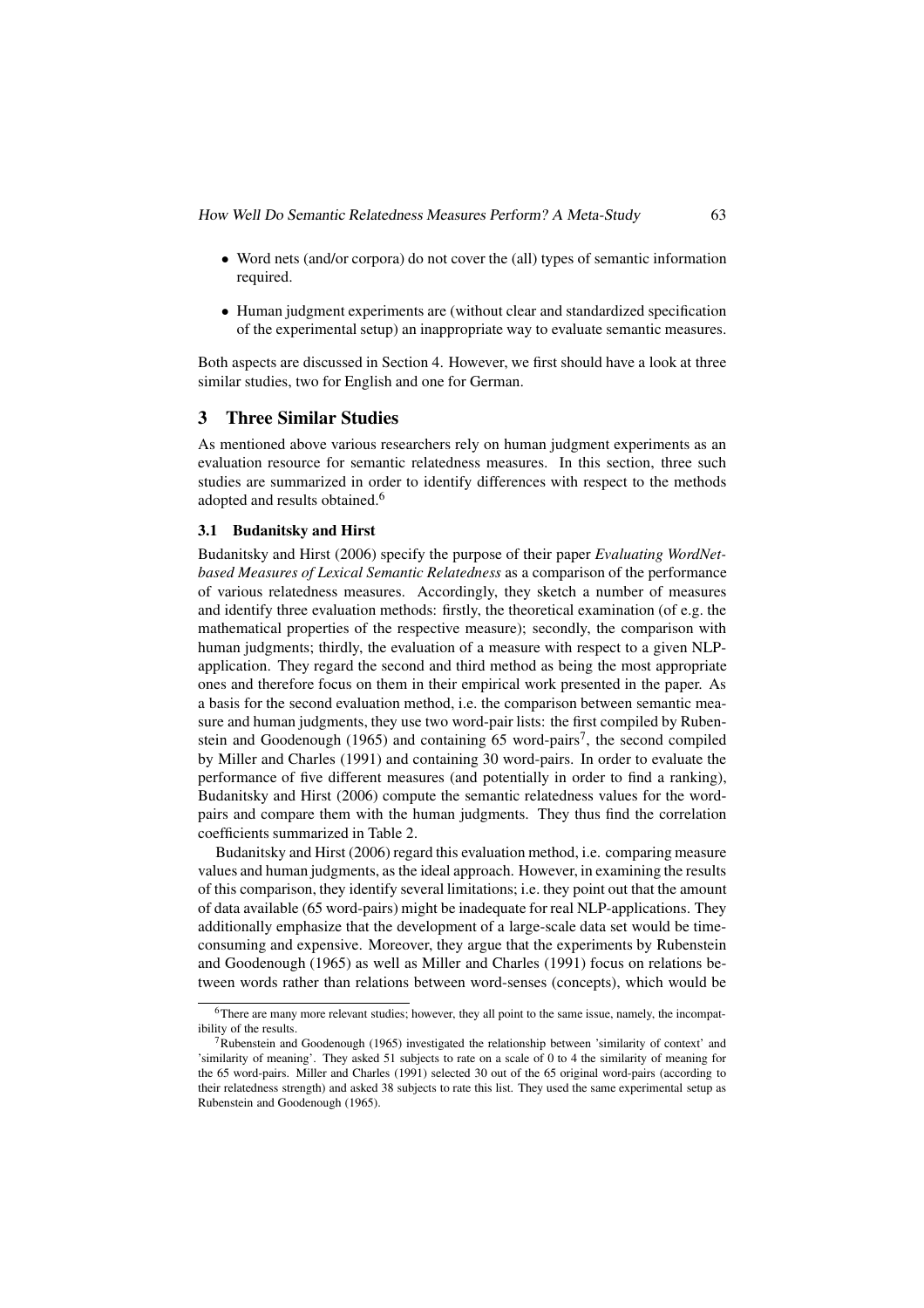| r    | Leac.- | Hirst- | <b>Resnik</b> | Jiang- | Lin   |
|------|--------|--------|---------------|--------|-------|
|      | Chod.  | StO.   |               | Conr.  |       |
| M&C  | 0.816  | 0.744  | 0.774         | 0.850  | 0.82  |
| R&G  | 0.838  | 0.786  | 0.779         | 0.781  | 0.819 |
| mean | 0.83   | 0.77   | 0.78          | 0.82   | 0.82  |

Table 2: Correlation Coefficients by Budantisky and Hirst

— especially when taking potential NLP-applications into account — more appropriate. They note that it might however be difficult to trigger a specific concept without biasing the subjects.

#### 3.2 Boyd-Graber, Fellbaum, Osherson, and Schapire

In contrast to the above mentioned experiments by Budanitsky and Hirst (2006), the research reported in *Adding Dense, Weighted Connections to WordNet* aims at the development of a new, conceptually different layer of relations to be included into a word net. Boyd-Graber et al. (2006) are motivated in their work by three widely acknowledged shortcomings of word nets:

- The lack of cross-POS links connecting the sub-graphs containing nouns, verbs, or adjectives, respectively.
- The low density of relations in the sub-graphs, i.e. potentially missing types of relations such as 'actor' or 'instrument'.
- The absence of weights assigned to the relations, i.e. representing the degrees of semantic distance of different subordinates of the same superordinate.

In order to address these shortcomings, Boyd-Graber et al. ask subjects to assign values of 'evocation' representing the relations between 1,000 synsets. They ask 20 subjects to rate evocation in 120,000 pairs of synsets (these pairs form a random selection of all possible pairs of the above mentioned 1,000 core synsets considered in the experiment). The subjects are given a manual explaining a couple of details about the task and are trained on a sample of 1,000 (two sets of 500) randomly selected pairs. Although the research objective of the work presented in this paper is to construct a new relations layer for Princeton WordNet rather than to evaluate semantic relatedness measures, Boyd-Graber et al. compare the results of their human judgment experiment with the relatedness values of four different semantic measures. The correlation coefficients of this comparison are summarized in Table 3.

Boyd-Graber et al. arrive at the conclusion that — given the obvious lack of correlation (see Table 3) — evocation constitutes an empirically supported semantic relation type which is still not captured by the semantic measures (at least not by those considered in this experiment).

## 3.3 Gurevych et al.

Similar to the study by Budanitsky and Hirst (2006), Gurevych (2005) gives insight into a human judgment experiment conducted in order to compare the performance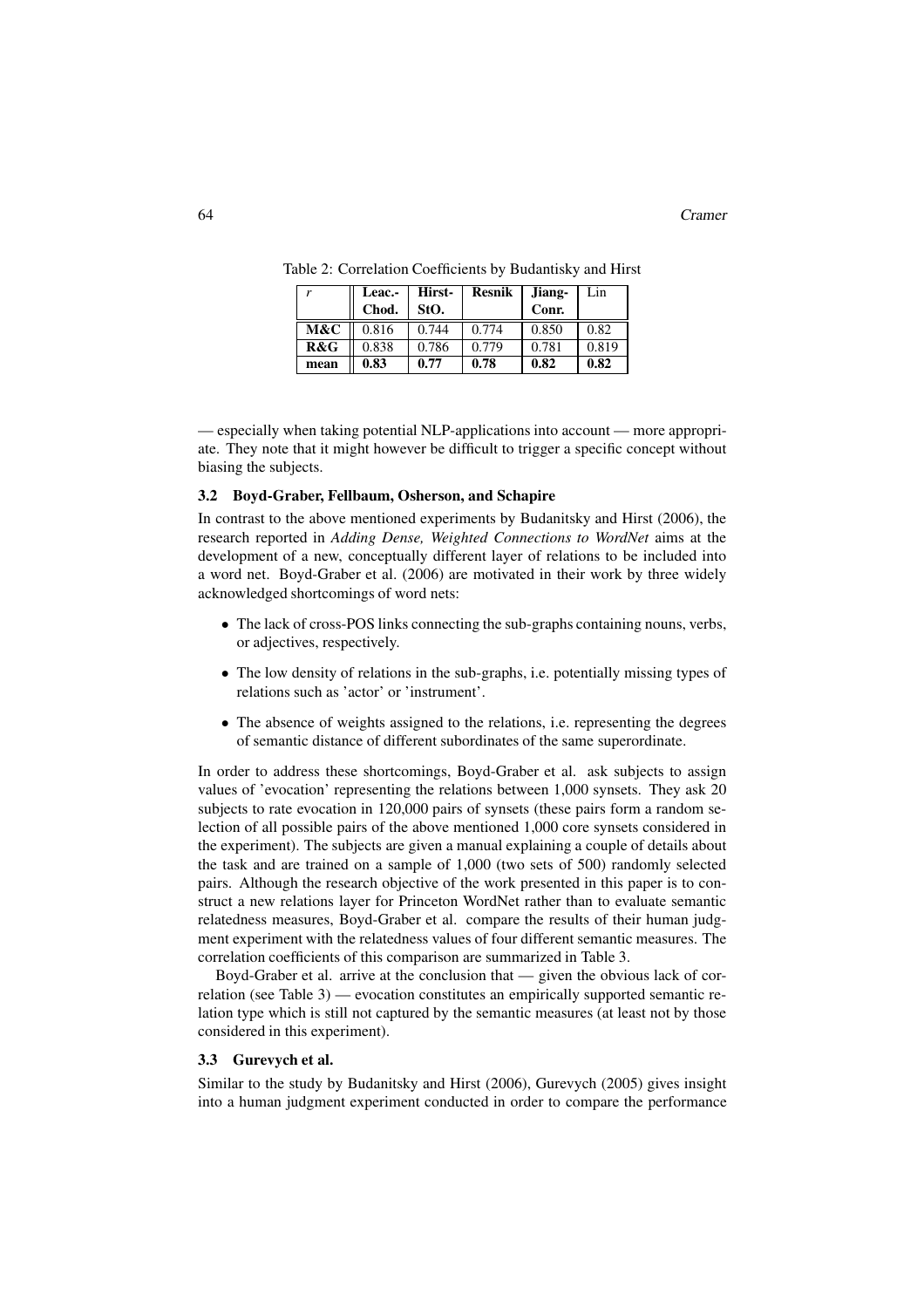| r       | Lesk  | Path  | LC    | LSA   |
|---------|-------|-------|-------|-------|
| all     | 0.008 |       |       |       |
| verbs   |       | 0.046 |       |       |
| nouns   |       | 0.013 | 0.013 |       |
| closest |       |       |       | 0.131 |

Table 3: Correlation Coefficients by Boyd-Graber et al.

Table 4: Correlation Coefficients by Gurevych (with Lesk<sub>1</sub> = Lesk (DWDS); Lesk<sub>2</sub>  $=$  Lesk (radial); Lesk<sub>3</sub> = Lesk (hypernym); Resn. = Resnik)

|        | $Google$ $Lesk1$ |      | <b>Lesk</b> | $\mathbf{L}$ esk <sub>3</sub> | Resn. |
|--------|------------------|------|-------------|-------------------------------|-------|
| R&G    | 0.57             | 0.53 | 0.55        | 0.60                          |       |
| German |                  |      |             |                               |       |

of her own semantic relatedness measure<sup>8</sup> with established ones. For this purpose (Gurevych, 2005) translates the word-pair list by Rubenstein and Goodenough (1965) and asks 24 native speakers of German to rate the word-pairs with respect to their semantic relatedness on a 5-level scale; she thus replicates the study by Rubenstein and Goodenough (1965) for German. Gurevych (2005) finally compares the human judgments with several semantic measures. The correlation coefficients of this comparison are summarized in Table 4.

Gurevych (2005) comments on (among others) the following four issues: firstly, she emphasizes the difference between semantic similarity and relatedness; she argues that most word-pair lists were constructed in order to measure semantic similarity rather than relatedness and that these lists might therefore be inappropriate for the task at hand. Secondly, Gurevych (2005) observes that, in contrast to the concept of semantic similarity, semantic relatedness is not well defined. Thirdly, as the experiments are based on words rather than concepts, the results attained thus far might exhibit additional noise. Finally, she notes that the amount of data is too limited in size and that analytically created word-pair lists are inherently biased. Accordingly, Zesch and Gurevych (2006) propose a corpus based method for automatically constructing test data and list a number of advantages of this approach: i.e. lexical-semantic cohesion in texts accounts for various relation types, domain-specific and technical terms can easily be included, and, in contrast to manually constructed, corpus based lists are probably more objective.

## 4 Meta-Level Evaluation

Table 5 shows the minimum, maximum, and mean correlations reported in the three studies as well as our own results. The table illustrates the broad statistical spread: the mean correlation coefficients range between 0.8 and 0.04 for English and between 0.61 and 0.29 for German. Admittedly, the experimental setup and the goals of the

<sup>&</sup>lt;sup>8</sup>Her measure is able to manage limitations of some of the previously published measures.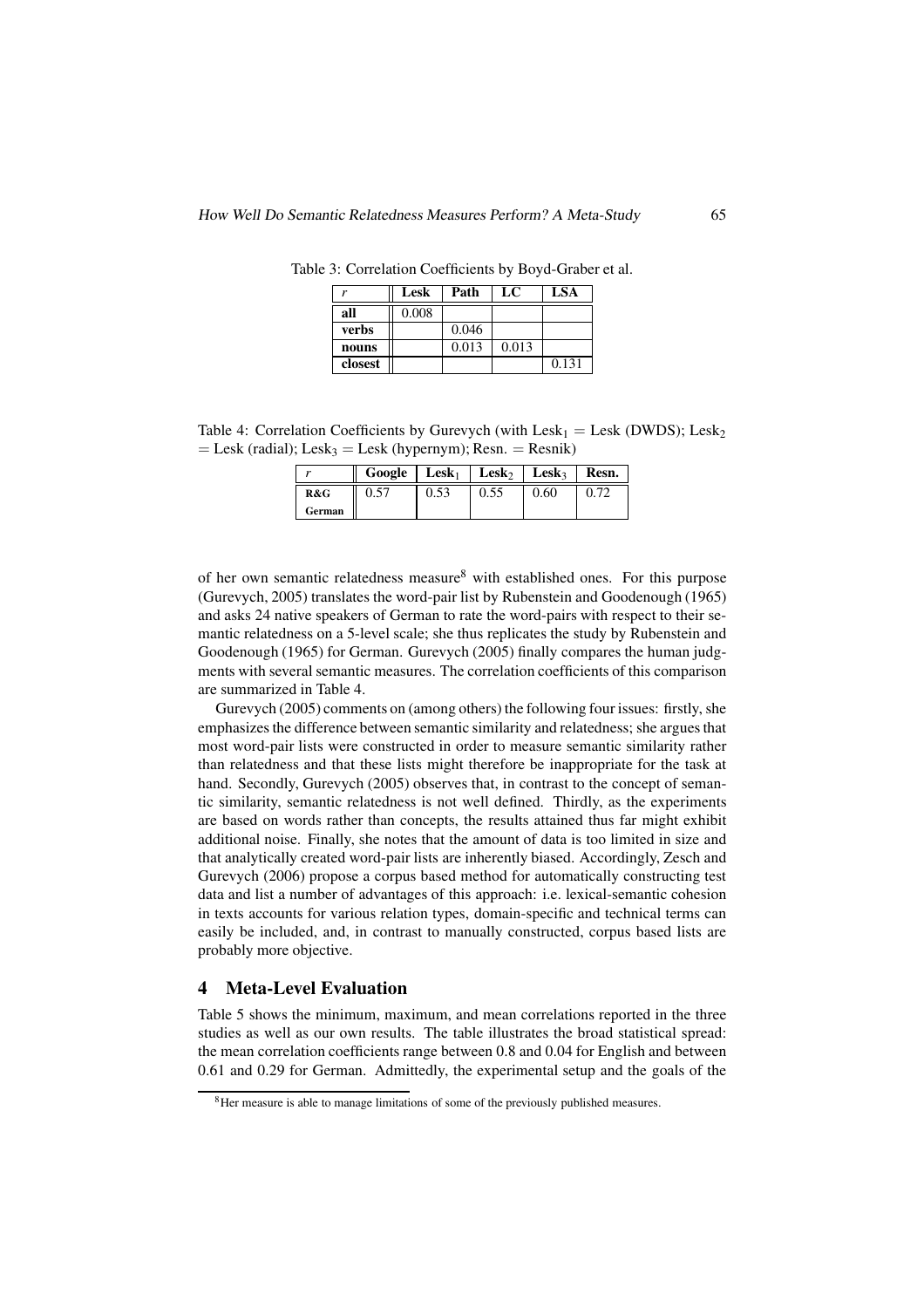|      | B&H  | B-G et al. | G et al. | C&F, C |
|------|------|------------|----------|--------|
| max  | 0.83 | 0.131      | 0.72     | 0.36   |
| min  | 0.77 | 0.008      | 0.53     | 0.16   |
| mean | 0.80 | 0.04       | 0.61     | 0.29   |
| stdy | 0.03 | 0.05       | 0.08     | 0.06   |

Table 5: Comparison of the Correlation Coefficients of the Different Experiments (with B&G: Budanitsky and Hirst / B-G et al.: Boyd-Graber et al. / G et al.: Gurevych et al. / C&F, C: our results)

four studies differ in several aspects<sup>9</sup>. However, the principle idea — i.e. using human judgments as a baseline or evaluation resource — is the same.

We argue that  $-$  given the statistical spread shown in Table  $5 -$  as long as the reasons for this discrepancy have not been determined and the methods have not been harmonized as far as possible, the results of these experiments should not be used as a basis for e.g. the evaluation or comparison of semantic measures. As mentioned in Section 1 we suspect that (no fewer than) the following aspects influence the results of the human judgment experiments and thus the correlation between humans and semantic measures:

- Research objective: The goals of the studies differ with respect to several aspects. Firstly, some studies, e.g. Budanitsky and Hirst (2006), aim at comparing the performance of different semantic (relatedness) measures, whereas Boyd-Graber et al. (2006) intend to construct a new relations layer (potentially able to substitute or complement established relatedness measures). Secondly, in some cases, e.g. Cramer and Finthammer (2008), relations between words are considered, whereas e.g. Boyd-Graber et al. (2006) examine relations between concepts. Thirdly, it seems to be unclear which types of relations are actually searched for (relatedness, similarity, evocation, distance) and in what aspects these correspond or differ. Interestingly, in computational linguistics and psycholinguistics there is an additional strand of research investigating the so-called 'association relation', e.g. Schulte im Walde and Melinger (2005) and Roth and Schulte im Walde (2008), which is not yet considered or integrated in the research on semantic relatedness measures. We argue that such an integration might be fruitful for both research strands.
- Setting of the human judgment experiment: In all studies summarized above, the subjects are students (mostly of linguistics, computer sciences, and computational linguistics). In most cases, they are given a short manual explaining the task, which certainly differs in many aspects, e.g. due to the above mentioned fact that the relation type searched for is a still unsettled issue. Furthermore, no training phase is included in most of the studies except the one by Boyd-Graber

 $9$ It seems unfeasible to determine all possible differences of the studies because, among other things, the papers do not specify the experimental setup in detail. We therefore assume that the definition of a shared task might bring us considerably closer to understanding the questions raised in this paper.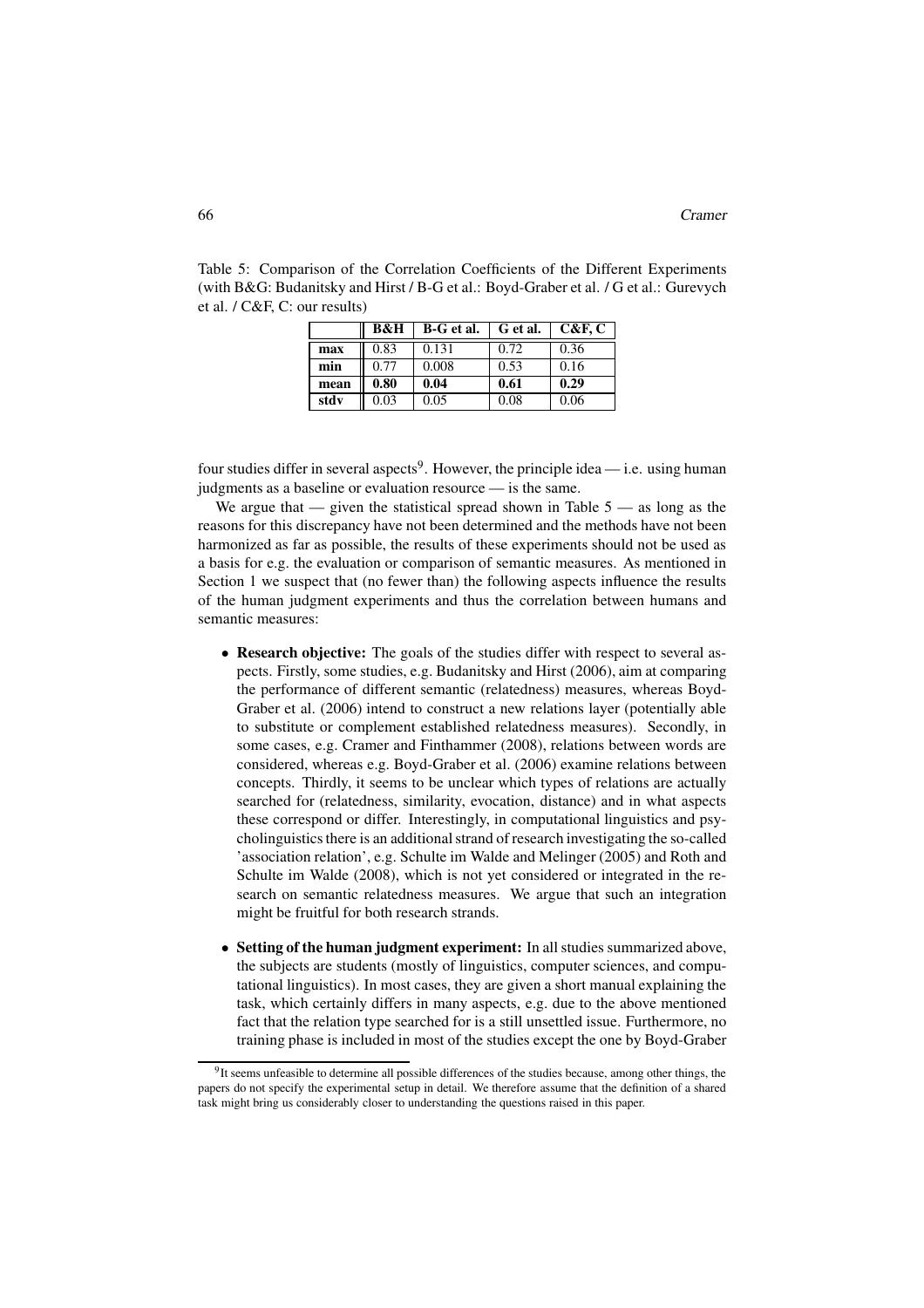et al. (2006), who are therefore able to identify potential training effects. Again only Boyd-Graber et al. (2006) account for the handling of idiosyncrasies.

• Construction of experimental data: In Boyd-Graber et al. (2006) the conceptpairs were randomly selected, whereas the word-pairs used by Budanitsky and Hirst (2006) were constructed analytically. In the studies by Gurevych (2005), Zesch and Gurevych (2006), and Cramer and Finthammer (2008), some were analytically constructed and some randomly (semi-automatically) selected. In addition, the data sets vary with respect to their size: Budanitsky and Hirst (2006), Gurevych (2005), and Cramer and Finthammer (2008) only use small sets of word-pairs (concept-pairs), i.e. a few hundred pairs, whereas Boyd-Graber et al. (2006) investigate a huge amount of data; their experiment therefore certainly constitutes the most representative one. All studies also indicate the (mean/median) inter-subject correlation<sup>10</sup> which varies from 0.48 (conceptpair based) in Zesch and Gurevych (2006) and 0.72 (concept-pair based) in Boyd-Graber et al. (2006) to 0.85 (word-pair based) in Budanitsky and Hirst (2006).

We think that this comparison of the various experiments points to two aspects which probably cause the large statistical spread shown in Table 5: the selection of the wordpairs (concept-pairs) and the type of relation (relatedness, similarity, evocation, distance). We assume that it should be possible to condense the comparison into one (more or less simple) rule: the narrower the relation concept (similarity  $\lt$  relatedness  $<$  evocation) and the narrower the data considered (lexical semantic selection rule  $<$ any kind of selection rule  $\lt$  random selection) the better the correlation between human judgment and semantic measure $11$ . In any case, it seems essential to determine which relation types the subjects (knowingly or unknowingly) bear in mind when they judge word-pairs with respect to semantic relatedness. In order to achieve this goal and be able to integrate all relevant relations into the resources used for calculating semantic relatedness, the human judgments collected in the above-mentioned studies should be dissected into components (i.e. components for which systematic/unsystematic lexical semantic relations account etc.); such a decomposition certainly also helps render more precisely the definition of semantic relatedness.

Furthermore, it is — in our opinion — an unsettled issue whether the three types of semantic relation at hand, thus the relations

- 1. represented in a word net or corpus (both computed via semantic measure),
- 2. existing between any given word-pair in a text (which is mostly relevant for NLP-applications),
- 3. and the one assigned by subjects in a human judgment experiment

<sup>&</sup>lt;sup>10</sup>The inter-subject correlation depends on various parameters, e.g. the complexity of the task, the subjects (and their background, age, etc.) as well as the experimental setup (task definition, training phase, etc.).

 $11...$  and obviously the easier the task!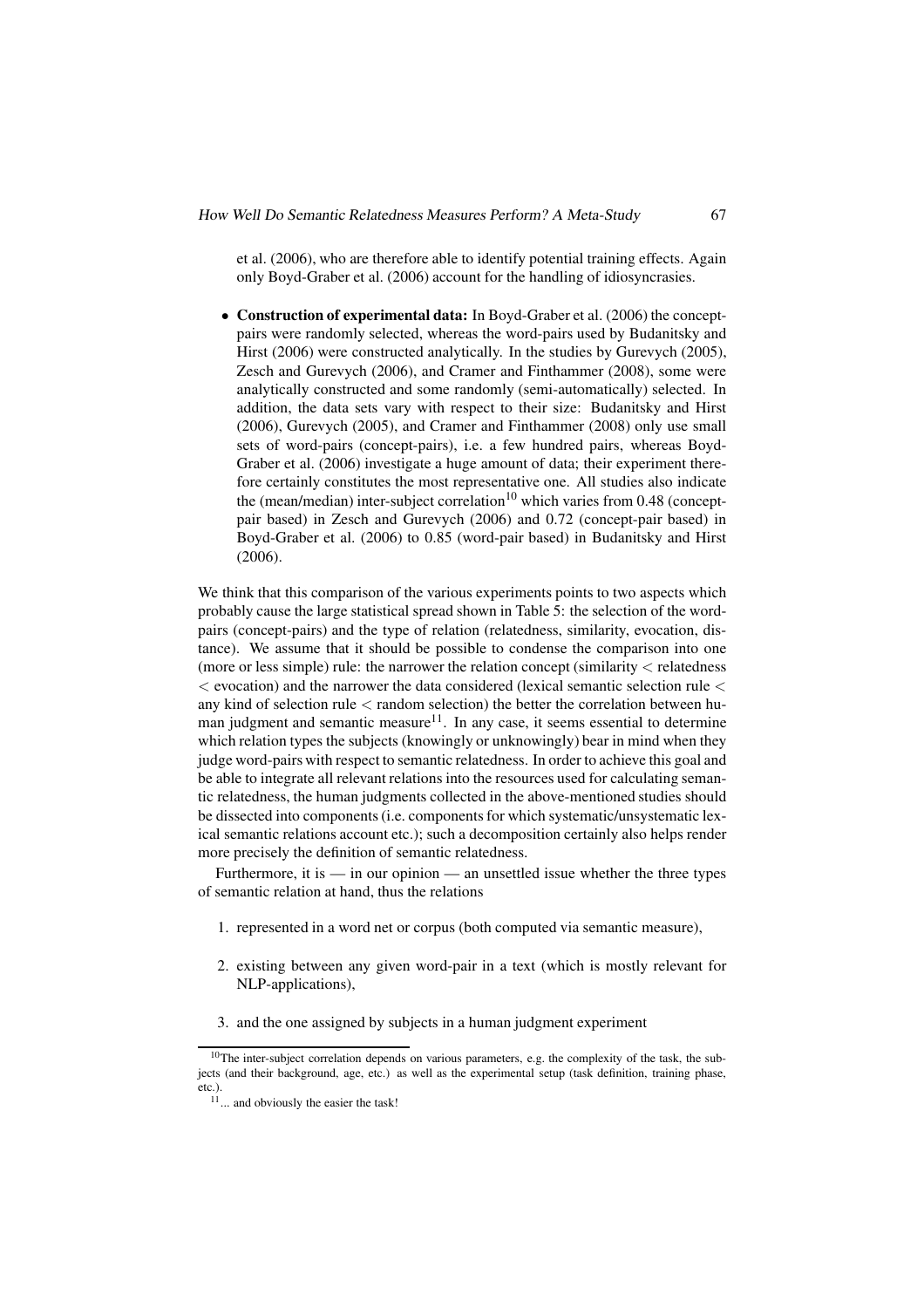correspond at all. In principle, word nets, corpus statistics, and human judgments should be related to (theoretically even represent) the (at least partially) shared knowledge of humans about the underlying 'lexical semantic system', whereas relations between words in a concrete text represent an instantiation of a system. From this point of view, at least the human judgments should correspond to the semantics encoded in a word net (or corpus statistics). Instead of using human judgments as an evaluation resource (for e.g. word net based semantic measures), they might as well be directly integrated into the word net as a (preferably dense) layer of (potentially cognitively relevant, weighted but unlabeled) semantic relations, which is best adopted in Boyd-Graber et al. (2006), as summarized in Section 3. This approach has several advantages: firstly, the calculation of a semantic relatedness value is — given such a layer — trivial, since it merely consists in a look-up procedure. Secondly, NLP-applications using word nets as a resource would certainly benefit from the thus enhanced density of relations, i.e. cross-POS relations. Thirdly, an elaborate and standardized experimental setup for human judgment experiments could be used for the construction of such a layer in different languages (and domains) and would also guarantee the modeling quality. Finally, such a new word net layer would hopefully resolve the above mentioned open issue of the diverging correlation coefficients.

Alternatively, since it is completely unclear if the evocation relation can really act as a substitute for classical semantic relatedness measures in NLP-applications, current word nets should be enhanced by systematically augmenting existing relation types and integrating new ones. On that condition and given that a common evaluation framework exists, it should be possible to determine which semantic relatedness measure performs best under what conditions.

Last but not least, in order to determine the relation between an underlying semantic system (represented by a semantic measure or as mentioned above the evocation layer) and the instantiation of this system in a concrete text, a study similar to the one reported in Zesch and Gurevych (2006) should be conducted. Such a study probably also shows if the evocation relation is able to substitute (or at least complement) semantic relatedness measures typically used in NLP-applications.

#### 5 Conclusions and Future Work

We have presented our own human judgment experiments for German and compared them with three similar studies. This comparison illustrates that the results of these studies are incompatible. We therefore argue that the experimental setup should be clarified and, if possible, harmonized. We also think that the notion of association should be considered carefully, since it is an established concept for measuring related phenomena in several psycholinguistic and computational linguistic communities.

We now plan to continue our work on three levels. Firstly, we intend to conduct a study similar to the one reported by Boyd-Graber et al. (2006) with a small amount of German data. We hope that this will provide us with insight into some of the open issues mentioned in Section 1 and Section 4. Secondly, we plan to investigate if the evocation relation is able to substitute the semantic relatedness measures typically used in lexical chaining and similar NLP-applications. Thirdly, we intend to run experiments using the database of noun associations in German constructed by Melinger and Weber (2006) as a resource for the evaluation of semantic relatedness measures.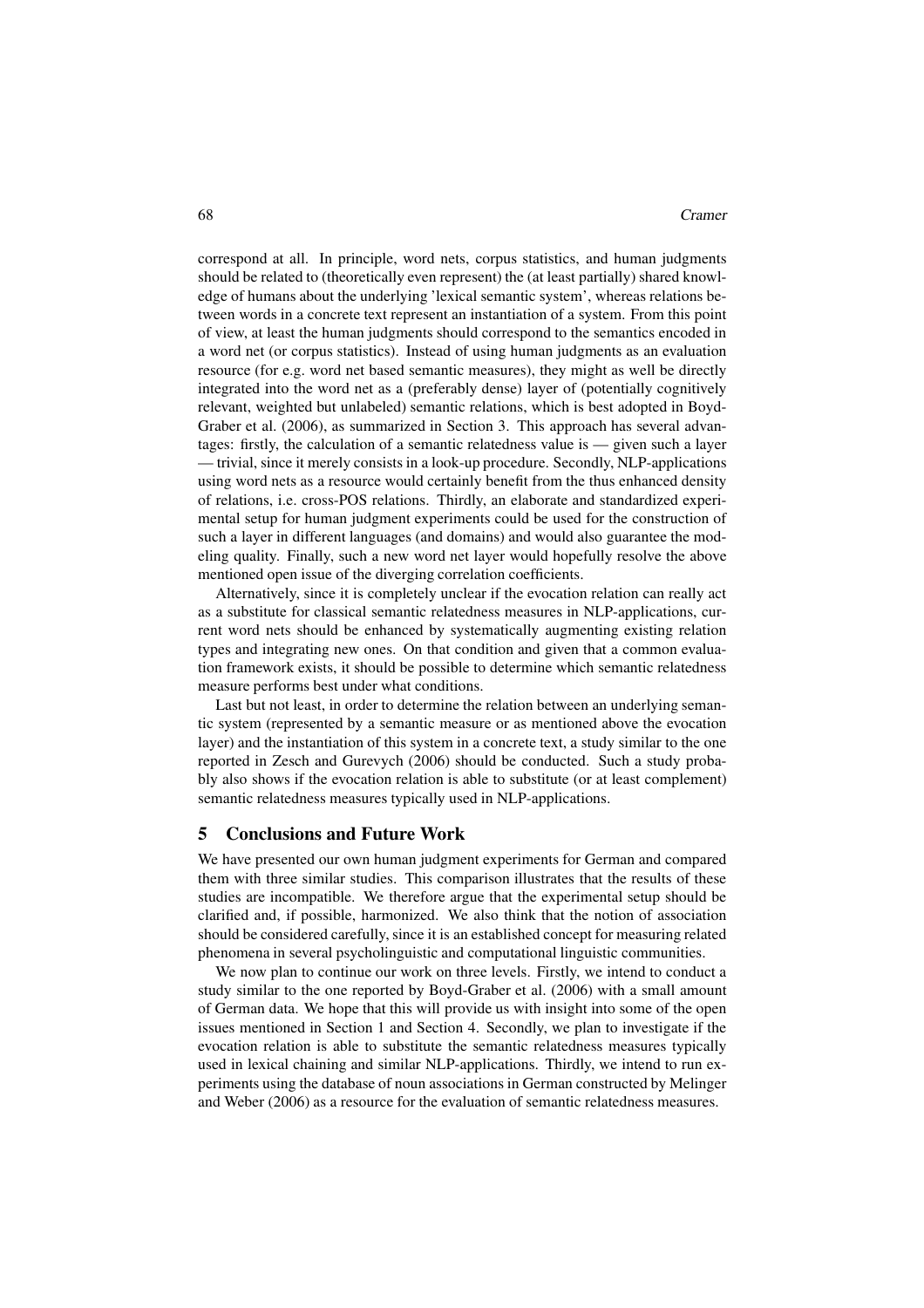Acknowledgements The author would like to thank Michael Beißwenger, Christiane Fellbaum, Sabine Schulte im Walde, Angelika Storrer, Tonio Wandmacher, Torsten Zesch, and the anonymous reviewers for their helpful comments. This research was funded by the DFG Research Group 437 (HyTex).

## References

- Baroni, M. and S. Bernardini (Eds.) (2006). *Wacky! Working papers on the Web as Corpus*. GEDIT, Bologna.
- Barzilay, R. and M. Elhadad (1997). Using lexical chains for text summarization. In *Proceedings of the Intelligent Scalable Text Summarization Workshop*, pp. 10–17.
- Boyd-Graber, J., C. Fellbaum, D. Osherson, and R. Schapire (2006). Adding dense, weighted, connections to wordnet. In *Proceedings of the 3rd Global WordNet Meeting*, pp. 29–35.
- Budanitsky, A. and G. Hirst (2006). Evaluating wordnet-based measures of semantic relatedness. *Computational Linguistics 32 (1)*, 13–47.
- Carthy, J. (2004). Lexical chains versus keywords for topic tracking. In *Computational Linguistics and Intelligent Text Processing*, Lecture Notes in Computer Science, pp. 507–510. Springer.
- Cilibrasi, R. and P. M. B. Vitanyi (2007). The google similarity distance. *IEEE Transactions on Knowledge and Data Engineering 19*(3), 370–383.
- Cramer, I. and M. Finthammer (2008). An evaluation procedure for word net based lexical chaining: Methods and issues. In *Proceedings of the 4th Global WordNet Meeting*, pp. 120–147.
- Fellbaum, C. (1998). *WordNet. An Electronic Lexical Database*. The MIT Press.
- Gurevych, I. (2005). Using the structure of a conceptual network in computing semantic relatedness. In *Proceedings of the IJCNLP 2005*, pp. 767–778.
- Hirst, G. and D. St-Onge (1998). Lexical chains as representation of context for the detection and correction malapropisms. In C. Fellbaum (Ed.), *WordNet: An Electronic Lexical Database*, pp. 305–332. The MIT Press.
- Jiang, J. J. and D. W. Conrath (1997). Semantic similarity based on corpus statistics and lexical taxonomy. In *Proceedings of ROCLING X*, pp. 19–33.
- Leacock, C. and M. Chodorow (1998). Combining local context and wordnet similarity for word sense identification. In C. Fellbaum (Ed.), *WordNet: An Electronic Lexical Database*, pp. 265–284. The MIT Press.
- Lemnitzer, L. and C. Kunze (2002). Germanet representation, visualization, application. In *Proceedings of the 4th Language Resources and Evaluation Conference*, pp. 1485–1491.